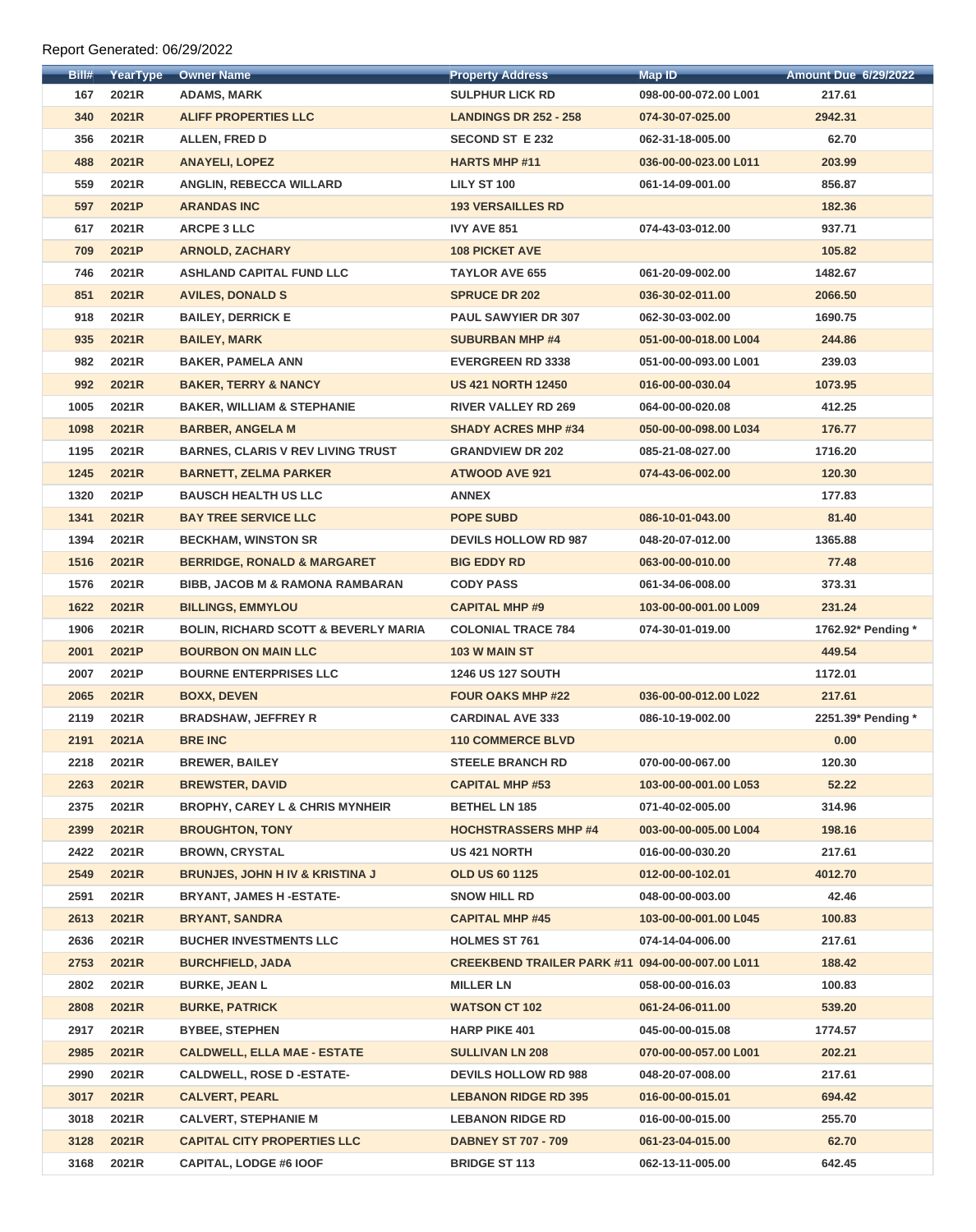| Bill# | YearType     | <b>Owner Name</b>                             | <b>Property Address</b>      | <b>Map ID</b>         | <b>Amount Due 6/29/2022</b> |
|-------|--------------|-----------------------------------------------|------------------------------|-----------------------|-----------------------------|
| 3202  | 2021R        | <b>CAPITOL, RADIATION THERAPY ASSOC</b>       | <b>PHYSICIANS PARK DR</b>    | 050-00-00-072.01      | 996.10                      |
| 3328  | 2021R        | <b>CARRISS, FLORA</b>                         | <b>HOCHSTRASSERS MHP #9</b>  | 003-00-00-005.00 L009 | 32.71                       |
| 3359  | 2021R        | <b>CARTER, CYNTHIA</b>                        | <b>WINDSOR DR 136</b>        | 094-00-00-003.00 L066 | 159.23* Pending *           |
| 3451  | 2021R        | <b>CASEY, TINA</b>                            | <b>JONES LN 536</b>          | 051-00-00-009.00 L002 | 178.69                      |
| 3475  | 2021R        | <b>CASTLE 2020 LLC</b>                        | <b>FLAT CREEK RD 385</b>     | 031-00-00-048.01      | 733.33* Pending *           |
| 3482  | 2021R        | <b>CAT ISLAND LLC</b>                         | <b>BARK BRANCH RD 1270</b>   | 020-00-00-034.07      | 217.61                      |
| 3590  | 2021R        | <b>CENTERS, JOHN A &amp; CAROYLN DENISE</b>   | <b>UNION RIDGE RD 1331</b>   | 106-00-00-027.00 L002 | 120.30                      |
| 3593  | 2021R        | <b>CENTRAL KY INVESTMENT GROUP LLC</b>        | <b>VERSAILLES RD 331</b>     | 086-10-02-046.00      | 4304.64                     |
| 3600  | 2021R        | <b>CHADWELL, DONALD LEE ESTATE</b>            | <b>FLAT CREEK RD 395</b>     | 031-00-00-048.03      | 898.78                      |
| 3605  | 2021R        | <b>CHAGOLLA, ESTEBAN</b>                      | <b>MAIN ST E 258</b>         | 061-44-08-010.00      | 261.24                      |
| 3721  | 2021R        | <b>CHILDERS, TIMOTHY M</b>                    | <b>HOLMES ST 926</b>         | 074-14-01-002.00      | 410.31                      |
| 3765  | 2021R        | <b>CHOATE, WILLIAM G</b>                      | <b>BRYANT BENSON RD 926</b>  | 021-00-00-029.00 L001 | 135.85                      |
| 3766  | 2021R        | <b>CHOATE, WILLIAM G &amp; JESSICA ANN</b>    | <b>BRYANT BENSON RD 968</b>  | 021-00-00-029.00      | 634.10                      |
| 3769  | 2021R        | <b>CHOWNING, MATTHEW K</b>                    | <b>FOUR OAKS MHP #9</b>      | 036-00-00-012.00 L009 | 207.91                      |
| 3871  | 2021R        | <b>CLARK, MARGARET</b>                        | FOURTH ST E 333 #A7          | 062-31-26-016.07      | 217.54                      |
| 3907  | 2021R        | <b>CLARK, TROY H</b>                          | <b>SWALLOWFIELD RD 13995</b> | 068-30-02-003.00      | 130.06                      |
| 3917  | <b>2021R</b> | <b>CLARKSON, GIDEON</b>                       | <b>DABNEY ST 705</b>         | 061-23-04-016.00      | 300.96                      |
| 3938  | 2021R        | <b>CLAWSON, TAMARA R OR SHAWN Y</b>           | <b>CAPITAL MHP #207</b>      | 103-00-00-001.00 L207 | 283.81                      |
| 4142  | 2021R        | <b>COLEY, PEGGY</b>                           | A P VOGLER ST 80             | 063-00-00-005.00 L001 | 509.54                      |
| 4182  | 2021R        | <b>COLLINS, DELESENA MORGAN</b>               | <b>CAPITAL MHP #57</b>       | 103-00-00-001.00 L057 | 198.16                      |
| 4377  | 2021P        | <b>CONTEXT MEDIA LLC</b>                      | <b>VARIOUS ANNEX</b>         |                       | 270.10                      |
| 4383  | 2021R        | <b>CONWAY, CHARLES ESTATE</b>                 | <b>ROUSE AVE 203</b>         | 074-14-02-001.00      | 1579.96                     |
| 4399  | 2021R        | <b>CONWAY, MARK &amp; RONNETTE HORTENBURY</b> | <b>MURRELL ST 337</b>        | 061-43-09-009.00      | 340.66* Pending *           |
| 4454  | 2021R        | <b>COOK, SHEILA GALE</b>                      | <b>SWIGERT AVE 314</b>       | 074-11-07-012.00      | 898.78                      |
| 4466  | 2021R        | <b>COOKSEY, LUCIAN DEAN &amp; LINDA</b>       | <b>HENRY ST 305</b>          | 074-12-10-006.00      | 499.80                      |
| 4483  | 2021R        | <b>COOPER, STEPHANIE KAY</b>                  | <b>WRIGHT ST 248</b>         | 061-43-03-034.00      | 896.57                      |
| 4485  | 2021R        | <b>COOPER, WILLIAM L</b>                      | <b>US 421 NORTH 4960</b>     | 032-00-00-006.01      | 139.78                      |
| 4560  | 2021R        | <b>COULTER, DAIN</b>                          | <b>GAYLE ST 158</b>          | 074-21-03-002.00      | 54.77                       |
| 4563  | <b>2021R</b> | <b>COUNT, KAYLEIGH</b>                        | <b>OAKLAWN DR 112</b>        | 061-34-02-004.00      | 2124.91                     |
| 4599  | 2021R        | <b>COX, DELMAR</b>                            | <b>UNION RIDGE RD 3620</b>   | 098-00-00-004.00      | 3389.92                     |
| 4607  | 2021R        | <b>COX, JOSEPH B</b>                          | <b>BRYANT BENSON RD 1906</b> | 021-00-00-017.00      | 314.96                      |
| 4608  | 2021R        | <b>COX, MATTHEW &amp; BARBARA</b>             | <b>DEBBIE DR 330</b>         | 074-00-00-018.00 L171 | 205.97                      |
| 4615  | 2021R        | <b>COX, ROBERT &amp; DAISY</b>                | <b>GAYLE ST 164</b>          | 074-21-02-021.00      | 221.54                      |
| 4632  | 2021R        | <b>CRABTREE, GREGORY W &amp; VIRGINIA A</b>   | <b>JONES LN 3391</b>         | 101-00-00-005.00      | 2261.14                     |
| 4674  | 2021R        | <b>CRAVENS, ELIZABETH S ESTATE</b>            | <b>CHERRY LN 247</b>         | 038-20-02-030.00      | 1969.19* Pending *          |
| 4675  | 2021R        | <b>CRAVENS, PATRICIA L</b>                    | <b>ST JOHNS RD</b>           | 021-00-00-009.00      | 217.61                      |
| 4676  | 2021R        | <b>CRAVENS, PATRICIA L</b>                    | <b>ST JOHNS RD 2545</b>      | 021-00-00-010.00      | 1249.13                     |
| 4677  | 2021R        | <b>CRAVENS, PATRICIA L</b>                    | <b>ST JOHNS RD</b>           | 021-00-00-011.00      | 217.61                      |
| 4678  | 2021R        | <b>CRAVER, PEGGY SUE</b>                      | <b>CAPITAL MHP #12</b>       | 103-00-00-001.00 L012 | 120.30                      |
| 4839  | 2021R        | <b>CUMMINS, ASHLEE</b>                        | <b>EVERGREEN RD 2010</b>     | 037-20-01-034.00      | 2650.39                     |
| 4923  | 2021R        | <b>CURRY, EMMA LILLIE</b>                     | <b>OLD US 60 190</b>         | 012-00-00-126.00      | 1249.13                     |
| 4933  | 2021R        | <b>CURRY, WILLIAM D</b>                       | <b>OLD US 60 190</b>         | 012-00-00-126.00 L001 | 128.11                      |
| 5070  | 2021R        | <b>DANNER, WENDALL OR ESTHER</b>              | <b>US 127 NORTH 15301</b>    | 067-00-00-006.00 L001 | 769.91                      |
| 5178  | 2021R        | <b>DAVIDSON, DEBORAH ESTATE</b>               | <b>CAPITAL MHP #68</b>       | 103-00-00-001.00 L068 | 71.65                       |
| 5194  | 2021R        | <b>DAVIS, DONALD D ESTATE</b>                 | <b>LEESTOWN LN 847</b>       | 061-00-00-095.00      | 42.84                       |
| 5253  | 2021R        | <b>DAWSON, DAVID RYAN &amp; STEPHANIE</b>     | <b>PICKETT AVE 120</b>       | 074-41-05-007.00      | 1482.67                     |
| 5254  | 2021R        | <b>DAWSON, DAVID RYAN &amp; STEPHANIE</b>     | <b>REGENTS PARK 7</b>        | 086-30-05-011.00      | 5569.67                     |
| 5260  | 2021R        | <b>DAWSON, ROBERT</b>                         | <b>SUBURBAN MHP #30</b>      | 051-00-00-018.00 L030 | 314.96                      |
| 5261  | 2021R        | <b>DAWSON, RYAN &amp; STEPHANIE</b>           | <b>WALLACE AVE 143 - 145</b> | 061-44-01-006.00      | 523.34                      |
| 5302  | 2021R        | <b>DEAN, BRANDI</b>                           | <b>CAPITAL MHP #74</b>       | 103-00-00-001.00 L074 | 209.82                      |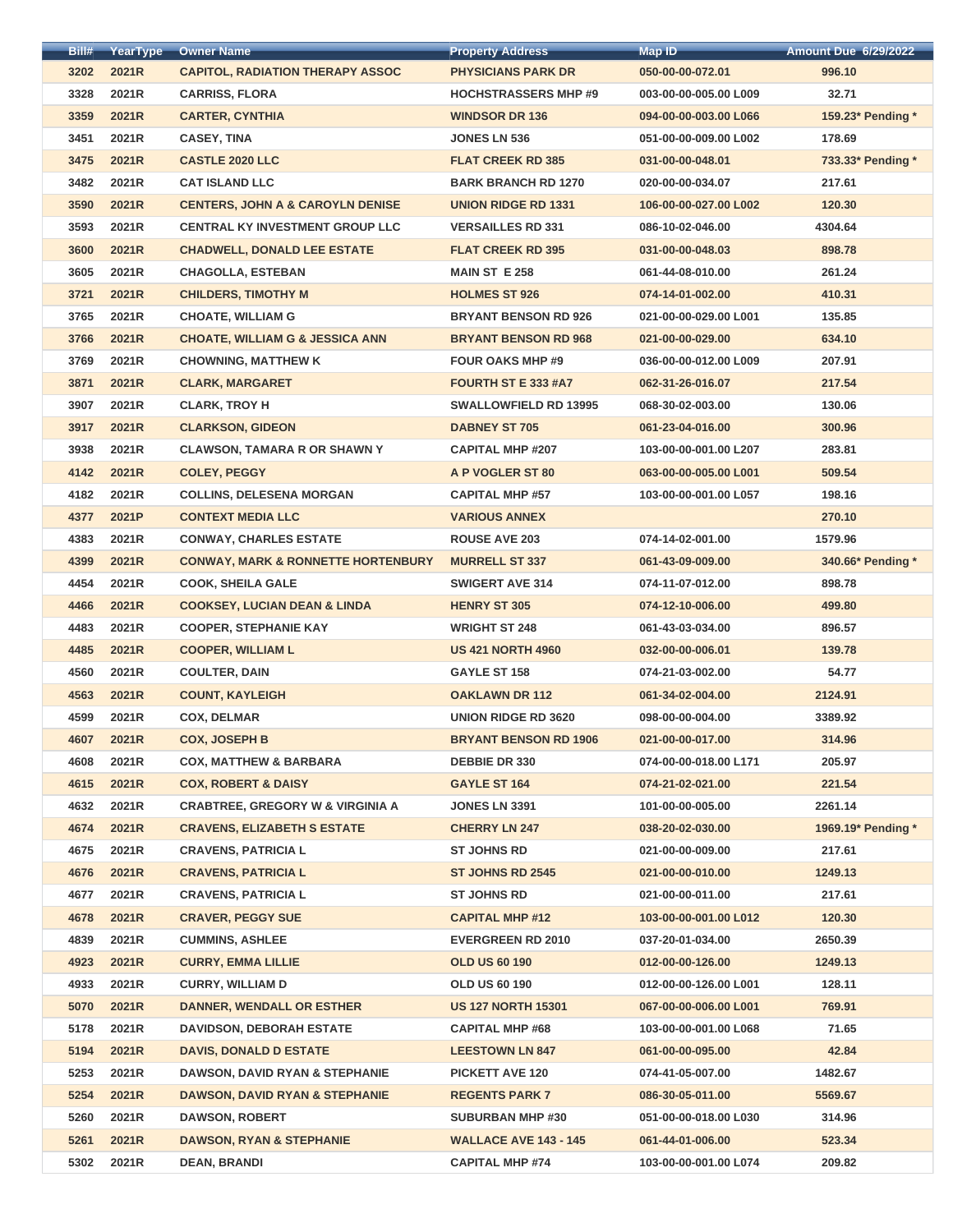| Bill#        | YearType       | <b>Owner Name</b>                            | <b>Property Address</b>          | Map ID                                    | <b>Amount Due 6/29/2022</b>  |
|--------------|----------------|----------------------------------------------|----------------------------------|-------------------------------------------|------------------------------|
| 5339         | 2021R          | <b>DEATON, POLLY A</b>                       | <b>HAWKEEGAN DR 250</b>          | 049-20-01-008.00                          | 694.42                       |
| 5435         | 2021R          | DEUTSCHE, BANK NATIONAL TRUST CO             | <b>BENSON VALLEY RD 1109</b>     | 048-00-00-028.09                          | 898.78                       |
| 5451         | 2021R          | <b>DEVERS, TRINA</b>                         | <b>SUBURBAN MHP #34</b>          | 051-00-00-018.00 L034                     | 314.96                       |
| 5479         | 2021R          | DIAZ, NEPTALI                                | <b>OWENTON AVE 776</b>           | 074-12-12-027.00                          | 412.25                       |
| 5531         | 2021R          | <b>DITECH FINANCIAL LLC</b>                  | <b>CREEKBEND TRAILER PARK #1</b> | 094-00-00-007.00 L001                     | 334.39                       |
| 5534         | 2021R          | <b>DIXON, BARRY &amp; TESSA</b>              | <b>LIME ST N 607</b>             | 074-21-05-006.00                          | 1268.56* Pending *           |
| 5582         | 2021R          | <b>DOCKERY, ANGELA</b>                       | <b>SUBURBAN MHP #46</b>          | 051-00-00-018.00 L046                     | 460.87                       |
| 5678         | 2021R          | <b>DOWNEY, JASON AS GUARDIAN</b>             | <b>BLUEGRASS CT 100</b>          | 062-20-06-002.00                          | 2942.31* Pending *           |
| 6073         | 2021R          | <b>EASTMAN, JAMES &amp; MATTIE</b>           | <b>BETHEL LN 215</b>             | 071-40-02-006.00 L001                     | 100.83                       |
| 6078         | 2021R          | <b>EASTMAN, MARJORIE - ESTATE-</b>           | <b>BETHEL LN 211</b>             | 071-40-02-006.00                          | 723.64                       |
| 6079         | 2021R          | <b>EASTMAN, MARJORIE - ESTATE-</b>           | <b>BETHEL LN</b>                 | 071-40-02-006.01                          | 159.23                       |
| 6267         | 2021R          | <b>ELROD, CYNTHIA T</b>                      | <b>COLEMAN AVE 308</b>           | 062-13-16-009.00                          | 471.68                       |
| 6289         | 2021R          | <b>ENGLER, DEBORAH D</b>                     | <b>CAPITAL MHP #117</b>          | 103-00-00-001.00 L117                     | 338.29                       |
| 6319         | 2021P          | <b>EQUIPMENT DEPOT OHIO INC</b>              | <b>110 COMMERCE DR</b>           |                                           | 134.73                       |
| 6320         | 2021P          | <b>EQUIPMENT DEPOT OHIO INC</b>              | 2011 HOOVER BLVD                 |                                           | 1174.12                      |
| 6333         | 2021R          | <b>ESCARENO, DOLORES</b>                     | <b>ENSIGN DR 116</b>             | 074-00-00-018.00 L057                     | 291.56                       |
| 6365         | 2021R          | <b>ETHINGTON, DAVID &amp; CHRISTY</b>        | <b>US 127 NORTH 6790</b>         | 071-00-00-035.04 L001                     | 926.81                       |
| 6470         | 2021R          | <b>FARLER, ODELL</b>                         | <b>CAPITAL MHP #51</b>           | 103-00-00-001.00 L051                     | 217.61                       |
| 6471         | 2021R          | <b>FARLER, ODELL JR</b>                      | <b>CAPITAL MHP #49</b>           | 103-00-00-001.00 L049                     | 130.06                       |
| 6520         | 2021R          | <b>FAULKNER, THOMAS J</b>                    | <b>DEWEY CT 218</b>              | 074-44-05-011.00                          | 256.54                       |
| 6543         | 2021R          | FEIGE, BERNER A JR & BONNIE L                | <b>EDGEWOOD DR 106</b>           | 037-40-09-016.00                          | 1794.05                      |
| 6586         | 2021R          | <b>FERGUSON, MARIAN</b>                      | <b>OWENTON AVE</b>               | 074-12-12-033.00                          | 61.94                        |
| 6631         | 2021R          | <b>FEY, RHONDA K</b>                         | <b>DEBBIE DR 334</b>             | 074-00-00-018.00 L173                     | 227.32* Pending *            |
| 6864         | 2021R          | <b>FLORES, BLANCA</b>                        | <b>JETT MHP #2</b>               | 086-40-03-004.00 L002                     | 120.30                       |
| 6896         | 2021R          | <b>FOGGY, CREEK FARM L P</b>                 | <b>DEVILS HOLLOW RD 3810</b>     | 022-00-00-001.01                          | 5232.95                      |
| 6919         | 2021R          | <b>FORK KNIFE &amp; SPOON LLC</b>            | <b>WAPPING ST 306</b>            | 061-24-11-015.00                          | 4787.98                      |
| 6974         | 2021R          | <b>FRALEY, D C &amp; MARION</b>              | <b>HILLWAY LN 112</b>            | 037-20-03-045.00                          | 2085.96                      |
| 7106         | 2021R          | <b>FRANKLIN COUNTY PROPERTIES LLC</b>        | <b>SCHOFIELD LN 1178</b>         | 038-00-00-034.00                          | 2358.45                      |
| 7219         | 2021P          | <b>FUTURE CONTRACTING LLC</b>                | <b>180 PINEHURST</b>             |                                           | 127.68                       |
| 7290         | 2021P          | <b>GAINWELL TECHNOLOGIES LLC</b>             | <b>656 CHAMBERLIN</b>            |                                           | 5299.11                      |
| 7355         | 2021R          | <b>GARRETT, AUGUSTA -ESTATE-</b>             | <b>DIXIE ALLEY 325</b>           | 062-31-23-015.00                          | 38.88                        |
| 7447         | 2021R          | <b>GDW LLC</b>                               | <b>LEBANON RD 2456</b>           | 006-00-00-003.03                          | 2358.45                      |
| 7448         | 2021R          | <b>GDW LLC</b>                               | <b>LEBANON RD 2458</b>           | 006-00-00-003.04                          | 2553.06                      |
| 7467         | 2021P          | <b>GENERAL, MANUFACTURING CO &amp;</b>       | <b>300 SOWER BLVD</b>            |                                           | 944.75                       |
| 7468         | 2021P          | <b>GENERAL, MANUFACTURING CO &amp;</b>       | <b>500 SOWER BLVD</b>            |                                           | 844.89                       |
| 7469         | 2021P          | <b>GENERAL, MANUFACTURING CO &amp;</b>       | <b>403 WAPPING ST</b>            |                                           | 68.41                        |
| 7527         | 2021R          | <b>GIBSON, MARVIN</b>                        | <b>NINEVAH RD</b>                | 065-00-00-037.00                          | 42.46                        |
| 7610         | 2021R          | <b>GIRTLEY, JARROD DEWAYNE LEE</b>           | <b>OLD SOLDIERS LN 138</b>       | 049-40-06-017.00                          | 217.61                       |
| 7742         | 2021R          | <b>GOINS, PHILIP J &amp; DONNA C</b>         | <b>HATTON RD</b>                 | 009-00-00-021.03                          | 88.11                        |
| 7750         | 2021R          | <b>GOINS, TROY RUSSELL JR</b>                | <b>HATTON RD 7354</b>            | 009-00-00-018.00                          | 7266.96* Pending *           |
| 7767         | 2021R          | <b>GONZALEZ, JACINTO R</b>                   | <b>FLAT CREEK RD 730</b>         | 031-00-00-018.00                          | 178.69                       |
| 7816         | 2021P          | <b>GOODWOOD BREWING COMPANY</b>              | 109 W MAIN ST                    |                                           | 328.41                       |
| 7929         | 2021R          | <b>GRAVES, REBECCA &amp; SARA HEYDON</b>     | <b>FLAT CREEK RD</b>             | 042-00-00-006.00                          | 323.15                       |
| 8040         | 2021R          | <b>GREEN, MATTIE</b>                         | <b>ATWOOD AVE 915</b>            | 074-43-06-003.00                          | 120.30                       |
| 8046         | 2021R          | <b>GREEN, PIERRE</b>                         | <b>OLD LEESTOWN RD 1801</b>      | 095-00-00-006.00                          | 1871.91                      |
| 8049         | 2021R          | <b>GREEN, PIERRE</b>                         | <b>MURRAY ST 224</b>             | 062-31-14-013.00                          | 324.78                       |
|              |                |                                              | <b>MISSOURI AVE 253</b>          |                                           |                              |
| 8051<br>8052 | 2021R<br>2021R | <b>GREEN, PIERRE</b><br><b>GREEN, PIERRE</b> | <b>JASON DR 129</b>              | 074-42-04-007.00<br>074-00-00-018.00 L098 | 1385.34* Pending *<br>139.78 |
| 8063         | 2021R          | <b>GREEN, TONYA</b>                          | <b>VALLEY MHP #6</b>             | 074-00-00-034.00 L006                     | 260.43                       |
| 8076         | 2021R          | <b>GREENHILL, BAPTIST CHURCH</b>             | <b>GREENHILL AVE 133</b>         | 074-43-06-010.00                          | 237.09                       |
|              |                |                                              |                                  |                                           |                              |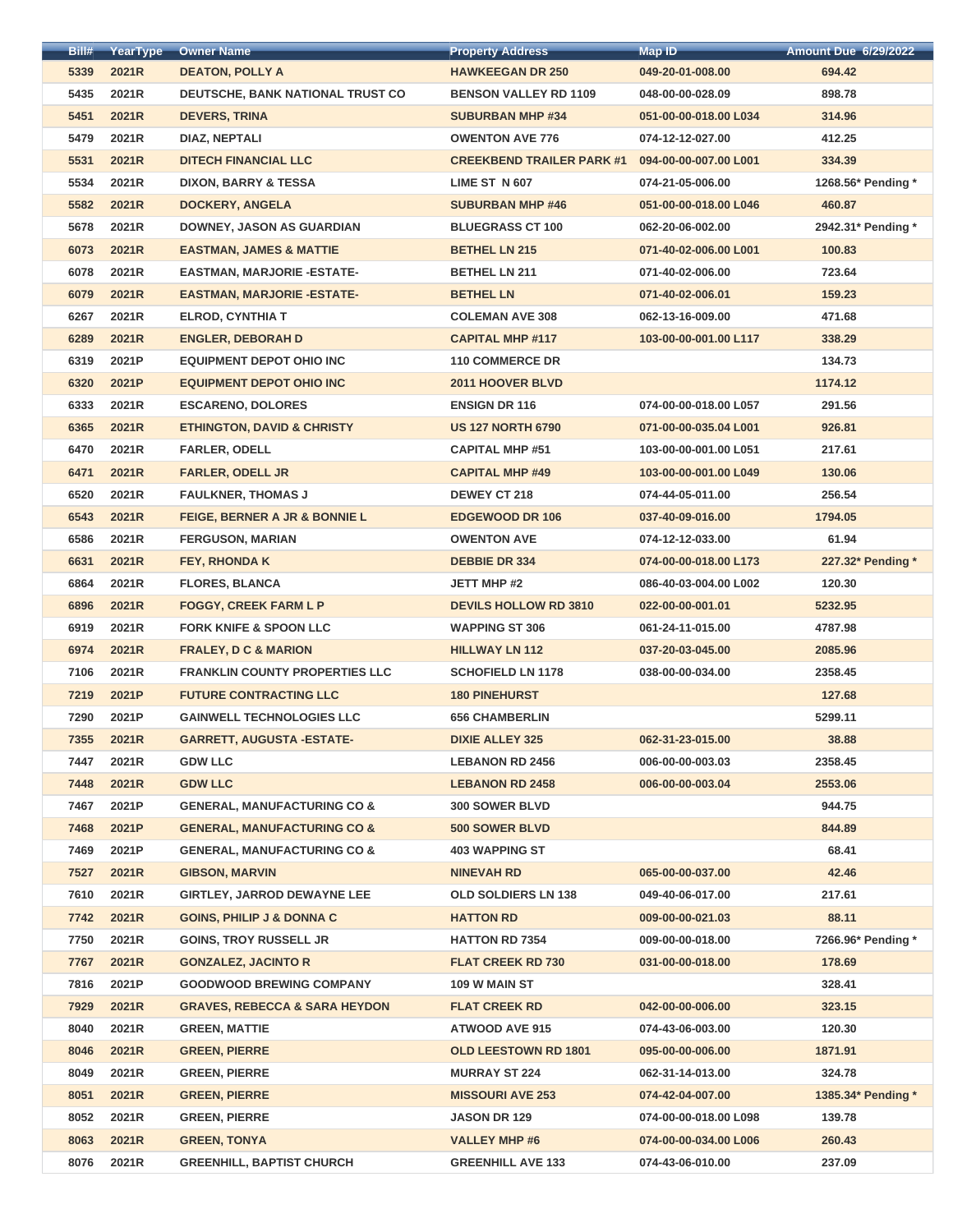| Bill#          | YearType       | <b>Owner Name</b>                                        | <b>Property Address</b>                           | <b>Map ID</b>         | <b>Amount Due 6/29/2022</b> |
|----------------|----------------|----------------------------------------------------------|---------------------------------------------------|-----------------------|-----------------------------|
| 8077           | 2021R          | <b>GREENHILL, MISSIONARY BAPTIST CHURCH</b>              | <b>GREENHILL AVE 125</b>                          | 074-43-06-012.00      | 1093.43                     |
| 8160           | 2021R          | <b>GRIFFIN, LOUISE C-ESTATE-</b>                         | <b>TAYLOR AVE</b>                                 | 061-20-09-005.00      | 48.29                       |
| 8176           | 2021R          | <b>GRIGSBY, RONALD</b>                                   | <b>GLENNS CREEK RD 2226</b>                       | 076-00-00-013.00      | 217.61                      |
| 8185           | 2021R          | <b>GRIMES, ELZA MICHAEL &amp; DORA J JONES</b>           | <b>SIGNAL RIDGE RD 206</b>                        | 048-40-10-004.00      | 2747.68                     |
| 8238           | 2021R          | <b>GRUBBS, RAHNA J &amp; ROGER C</b>                     | <b>FORREST ST 813 - 813 1/2</b>                   | 061-14-02-017.00      | 62.70                       |
| 8267           | 2021R          | <b>GUITIERREZ, CLAUDIA</b>                               | <b>LANGFORD AVE 257</b>                           | 074-42-03-011.00      | 1093.43                     |
| 8464           | 2021R          | <b>HALL, HARLOS &amp; ALICE</b>                          | <b>CAMP PLEASANT RD 3585</b>                      | 097-00-00-007.04      | 383.83                      |
| 8506           | 2021R          | <b>HALL, TIMOTHY</b>                                     | <b>CAMP PLEASANT RD 3386</b>                      | 097-00-00-008.01      | 217.61                      |
| 8580           | 2021R          | <b>HAMMOND, HAROLD T &amp; MARY ANN</b>                  | <b>CAPITAL MHP #34</b>                            | 103-00-00-001.00 L034 | 237.09                      |
| 8873           | 2021R          | <b>HARROD, CHRIS</b>                                     | <b>FOUR OAKS MHP #11</b>                          | 036-00-00-012.00 L011 | 159.23                      |
| 8910           | <b>2021R</b>   | <b>HARROD, JAMES LEE</b>                                 | <b>HARP PIKE 7825</b>                             | 016-00-00-023.10      | 1502.13                     |
| 8988           | 2021R          | <b>HARROD, ZACHARY &amp; PAIGE TURNER</b>                | <b>CAPITAL MHP #83</b>                            | 103-00-00-001.00 L083 | 202.06                      |
| 8995           | 2021R          | <b>HART, DEE ANITA</b>                                   | <b>SHELBY LN1</b>                                 | 061-20-04-013.00      | 256.54                      |
| 9017           | 2021R          | <b>HARTNETT, BILL</b>                                    | <b>CAPITAL MHP #48</b>                            | 103-00-00-001.00 L048 | 217.61                      |
| 9155           | 2021R          | <b>HAYES, PURDIE</b>                                     | <b>US 421 NORTH</b>                               | 016-00-00-030.13      | 100.83                      |
| 9175           | 2021R          | <b>HAZEL ENTERPRISES LLC</b>                             | <b>LEESTOWN LN 837</b>                            | 061-00-00-095.03      | 142.13                      |
| 9183           | 2021R          | <b>HAZLETT, BERTHA MRS</b>                               | <b>GLENNS CREEK RD</b>                            | 062-30-06-006.00      | 168.98                      |
| 9235           | 2021R          | <b>HEDGER, DONALD</b>                                    | <b>UNION RIDGE RD 1325</b>                        | 106-00-00-027.00 L001 | 159.23                      |
| 9286           | 2021R          | <b>HELLARD, STANLEY B &amp; VIRGINIA RINGER</b>          | <b>ST JOHNS RD 3802</b>                           | 020-00-00-020.00      | 2066.50                     |
| 9359           | 2021R          | <b>HENSLEY, CLARENCE W &amp; NANCY C</b>                 | <b>UNION RIDGE RD 513</b>                         | 098-00-00-023.00      | 149.49                      |
| 9368           | 2021R          | <b>HENSLEY, HAROLD ESTATE</b>                            | <b>HOLMES ST 200 - 202 - 204</b>                  | 061-43-05-020.00      | 594.80                      |
| 9369           | 2021R          | <b>HENSLEY, HAROLD ESTATE</b>                            | <b>HOGE AVE 610</b>                               | 061-44-01-008.00      | 547.15                      |
| 9370           | 2021R          | <b>HENSLEY, HAROLD ESTATE</b>                            | <b>DABNEY ST 725</b>                              | 061-14-10-006.00      | 428.04                      |
| 9371           | 2021R          | <b>HENSLEY, HAROLD ESTATE</b>                            | <b>DABNEY ST 725 1/2</b>                          | 061-14-10-006.01      | 388.32                      |
| 9431           | 2021R          | <b>HERNANDEZ-MEJIA, BAYARDO</b>                          | <b>ALEXANDER ST 312</b>                           | 074-11-08-011.00      | 1677.26                     |
| 9585           | 2021R          | <b>HINKLE, JAMES JERMIAH</b>                             | <b>KENTUCKY AVE 728</b>                           | 061-14-15-004.00      | 102.42                      |
| 9648           | 2021R          | <b>HOCKENSMITH, DONALD RAY</b>                           | <b>H &amp; M MHP #12</b>                          | 038-00-00-049.00 L012 | 165.07                      |
| 9716           | 2021R          | <b>HODGKIN, MARY LEE</b>                                 | <b>HIAWATHA TRL 516</b>                           | 085-10-01-004.00      | 1083.67                     |
| 9730           | 2021R          | <b>HOGAN, NORMA JEAN ESTATE</b>                          | <b>DOUGLAS AVE 131</b>                            | 074-23-01-022.00      | 996.10                      |
| 9860           | 2021R          | <b>HORNBECK, MICHAEL J &amp; SABRA F</b>                 | <b>HOLMES ST 206</b>                              | 061-43-05-019.00      | 348.59                      |
| 9959           | 2021R          | <b>HOWARD, MICHAEL S &amp; B MICHELE</b>                 | <b>SULLIVAN LN 2150</b>                           | 081-00-00-020.04      | 4110.02                     |
| 10175          | 2021R          | HULETTE, VICKIE OR JENNY WILSON                          | <b>SKIPPER DR 103</b>                             | 074-00-00-018.00 L069 | 394.73* Pending *           |
| 10361          | 2021R          | <b>INFINITY REO 1 LLC</b>                                | <b>FIRST AVE 804</b>                              | 074-12-16-008.00      | 139.78                      |
|                |                |                                                          |                                                   |                       |                             |
| 10605          | 2021R          | <b>JAMOS FUND I LP</b>                                   | <b>VALLEY VIEW DR 101</b>                         | 074-23-03-025.00      | 314.96                      |
| 10623          | 2021R          | <b>JARVIS, JOY</b>                                       | <b>IMPERIAL DR 107</b>                            | 074-00-00-018.00 L007 | 91.15                       |
| 10695<br>10731 | 2021R<br>2021R | <b>JENNINGS, TIFFANY</b><br><b>JL FRANKFORT 1460 LLC</b> | <b>WALLACE AVE 332</b><br><b>ARROWHEAD CT 141</b> | 061-43-10-013.00      | 277.14<br>13841.04          |
|                |                |                                                          |                                                   | 086-00-00-017.12      |                             |
| 10746          | 2021R          | <b>JOHNS, JANET R</b>                                    | <b>MIAMI TRL 1210</b>                             | 084-20-16-004.00      | 2085.96                     |
| 10756          | 2021R          | <b>JOHNSON, ANNIE L-ESTATE-</b>                          | <b>DOUGLAS AVE 111</b>                            | 074-23-01-015.00      | 595.20                      |
| 10803          | 2021R          | <b>JOHNSON, DORIS ANN</b>                                | <b>SULPHUR LICK RD</b>                            | 099-00-00-007.00      | 223.13                      |
| 10834          | 2021R          | <b>JOHNSON, JAMES &amp; JULIE B</b>                      | <b>BOBBY JONES BLVD 120</b>                       | 095-40-16-014.00      | 412.25                      |
| 10899          | 2021R          | <b>JOHNSON, PERRY &amp; KIM</b>                          | <b>LETCHER AVE 1004</b>                           | 074-11-03-010.00      | 1385.34                     |
| 10909          | 2021R          | <b>JOHNSON, RODNEY D &amp; SUSAN C</b>                   | <b>LAFFOON DR 206</b>                             | 085-21-07-026.00      | 178.69                      |
| 10939          | 2021R          | <b>JOHNSTON, GLORIA JEAN ESTATE</b>                      | <b>COMMODORE DR 206</b>                           | 074-00-00-018.00 L077 | 71.65                       |
| 10986          | 2021R          | <b>JONES, GARY D &amp; NADINE</b>                        | <b>HARVIELAND RD</b>                              | 047-00-00-011.00      | 314.96* Pending *           |
| 10987          | 2021R          | <b>JONES, GARY D &amp; NADINE</b>                        | <b>HOOVER RD 20</b>                               | 047-00-00-011.01      | 499.80* Pending *           |
| 11043          | 2021R          | <b>JONES, RUSSELL D III &amp; MELISSA A</b>              | <b>UNION RIDGE RD</b>                             | 098-00-00-027.00      | 217.61                      |
| 11225          | 2021R          | <b>KAYVANJAH, MASSOUD ESTATE</b>                         | <b>COLONIAL TRACE 806</b>                         | 074-30-01-016.00      | 2300.05                     |
| 11305          | 2021R          | <b>KELLAR, WAYNE</b>                                     | <b>OLD LAWRENCEBURG RD 659</b>                    | 063-00-00-039.00      | 704.18                      |
| 11542          | 2021R          | <b>KINCAID, MELODY ESTATE</b>                            | <b>DAILEY AVE 206</b>                             | 074-11-05-003.00      | 1190.71                     |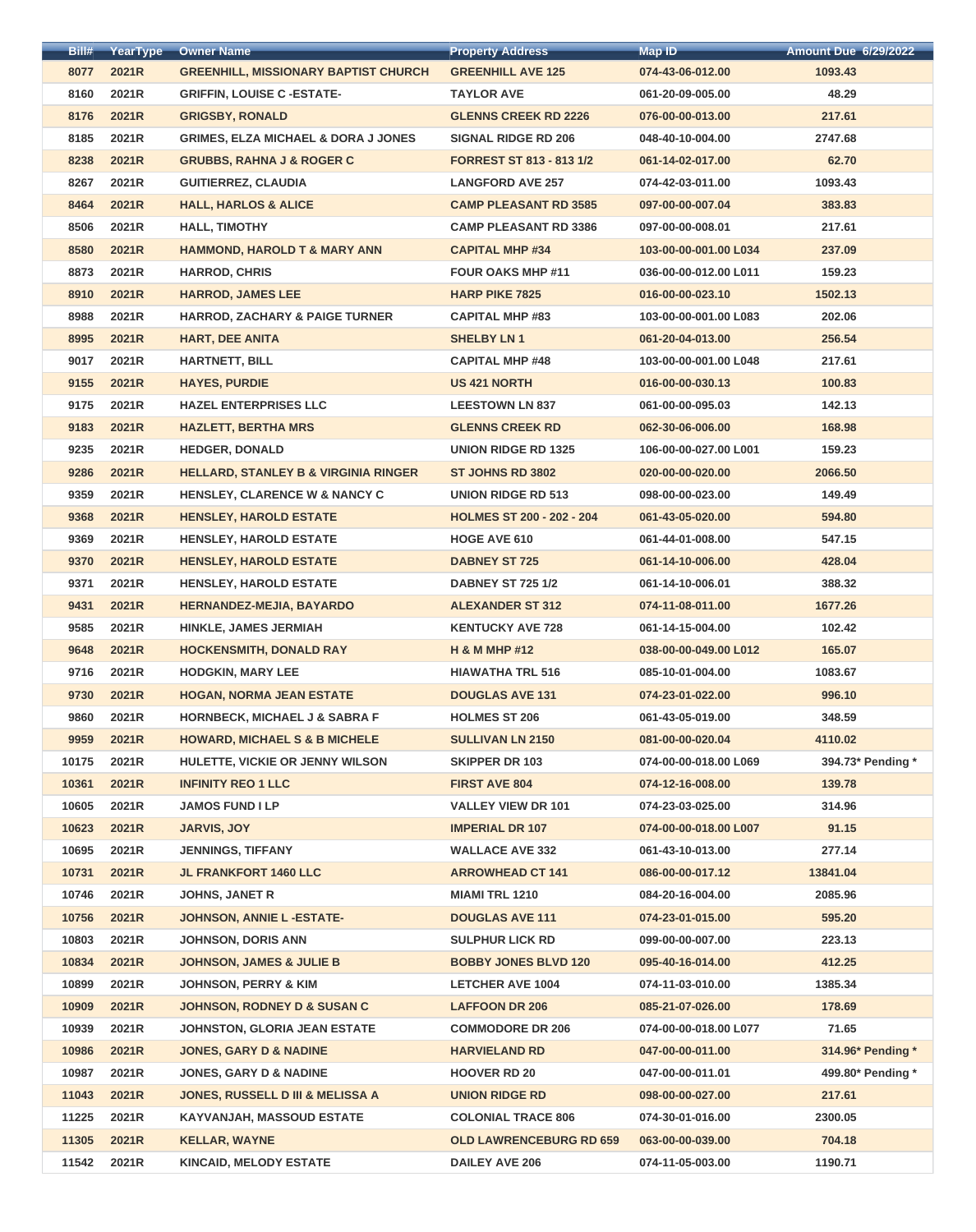| Bill# | YearType       | <b>Owner Name</b>                                    | <b>Property Address</b>        | <b>Map ID</b>         | <b>Amount Due 6/29/2022</b> |
|-------|----------------|------------------------------------------------------|--------------------------------|-----------------------|-----------------------------|
| 11658 | 2021R          | <b>KLEMENS, KRISTIE OR SEAN THOMPSON</b>             | <b>WINDSOR DR 116</b>          | 094-00-00-003.00 L056 | 198.16                      |
| 11659 | 2021R          | <b>KLEMENS, MICHAEL OR KRISTIE</b>                   | <b>FAIRMONT DR 112</b>         | 094-00-00-003.00 L047 | 577.66                      |
| 11663 | 2021R          | <b>KLINE, JOHN R &amp; BARBARA A</b>                 | <b>BRAWNER ST 711</b>          | 061-14-12-017.00      | 539.20                      |
| 12003 | 2021R          | LAY, HENRY                                           | <b>DUCKERS MHP #10</b>         | 096-00-00-005.00 L010 | 42.46                       |
| 12004 | 2021R          | LAY, JAMES                                           | <b>IMPERIAL DR 102</b>         | 074-00-00-018.00 L004 | 61.94                       |
| 12195 | 2021R          | <b>LEWIS, CRYSTAL</b>                                | <b>CAPITAL MHP #25</b>         | 103-00-00-001.00 L025 | 147.57                      |
| 12196 | 2021R          | <b>LEWIS, DALLAS</b>                                 | <b>HARVIELAND RD 3075</b>      | 031-00-00-002.00      | 529.01* Pending *           |
| 12228 | 2021R          | LEWIS, JACOB OR SAMANTHA WALLS                       | <b>VALLEY MHP #19</b>          | 074-00-00-034.00 L019 | 81.40                       |
| 12229 | 2021R          | <b>LEWIS, JAMES &amp; REBA</b>                       | <b>OWENTON AVE 423</b>         | 061-43-12-013.00      | 404.19                      |
| 12238 | 2021R          | <b>LEWIS, JOHN LESTER</b>                            | <b>OAKLAWN DR 131</b>          | 061-34-04-021.00      | 1823.23                     |
| 12257 | 2021R          | <b>LEWIS, MICHAEL</b>                                | <b>RUDDERS MHP #40</b>         | 071-00-00-006.00 L040 | 187.01                      |
| 12297 | 2021R          | <b>LIEBMAN, PHYLLIS C</b>                            | <b>BROOKSIDE CT 107</b>        | 085-40-06-083.01      | 4596.59                     |
| 12372 | 2021R          | <b>LOCKARD, BILLIE JEAN</b>                          | <b>DEBBIE DR 320</b>           | 074-00-00-018.00 L166 | 704.18                      |
| 12373 | 2021R          | <b>LOCKARD, BILLIE JEAN</b>                          | <b>DUCKERS MHP #26</b>         | 096-00-00-005.00 L026 | 147.57                      |
| 12440 | 2021R          | <b>LONG, REBECCA</b>                                 | <b>CAMPBELL ST E 217 - 219</b> | 062-32-07-002.00      | 1230.14                     |
| 12447 | 2021R          | <b>LONG, STEPHANIE</b>                               | <b>ENSIGN DR 122</b>           | 074-00-00-018.00 L060 | 188.42                      |
| 12535 | 2021R          | <b>LUKJAN METAL PRODUCTS INC</b>                     | <b>BENSON VALLEY RD</b>        | 048-00-00-006.00      | 217.61                      |
| 12825 | 2021R          | <b>MANNS, ANN OR DAVID W</b>                         | <b>CAPITAL MHP #116</b>        | 103-00-00-001.00 L116 | 233.18                      |
| 12842 | 2021R          | <b>MAPP, STELLA &amp; ELIZABETH CARTER</b>           | <b>LOGAN ST 109</b>            | 062-31-13-016.00      | 42.84                       |
| 12973 | 2021R          | <b>MARTIN, LLOYD J-ESTATE-</b>                       | <b>MT ZION RD</b>              | 009-00-00-037.00      | 256.54                      |
| 12981 | 2021R          | <b>MARTIN, RAY E &amp; PAULINE</b>                   | <b>CAPITAL MHP #19</b>         | 103-00-00-001.00 L019 | 168.98                      |
| 13013 | 2021R          | <b>MASON, JANIE &amp; JOYCE WARD &amp;</b>           | <b>CEDAR RD 2443</b>           | 106-00-00-003.00      | 178.69                      |
| 13071 | 2021R          | <b>MATTINGLY, JOSEPH &amp; KAREN</b>                 | <b>CAPITAL MHP #65</b>         | 103-00-00-001.00 L065 | 314.96                      |
|       | 2021R          |                                                      | <b>DUCKERS MHP #23</b>         | 096-00-00-005.00 L023 | 196.19                      |
| 13118 |                | <b>MAY, DAWN R</b>                                   |                                |                       |                             |
| 13309 | 2021R<br>2021R | <b>MCCRACKEN, ELIZABETH &amp; BRENDA G &amp;</b>     | <b>LOUISVILLE RD #46 1310</b>  | 049-40-01-003.46      | 947.47                      |
| 13371 |                | <b>MCDONALD, BOBBY S ESTATE</b>                      | DRY RIDGE RD 2040              | 007-00-00-030.00      | 704.18* Pending *           |
| 13394 | 2021R          | <b>MCDONALD, MARVIN D &amp; PAULINE</b>              | <b>OLD LAWRENCEBURG RD</b>     | 063-00-00-036.01      | 32.71                       |
| 13482 | 2021R          | <b>MCGAUGHEY, KIMBERLY &amp;</b>                     | <b>MONTGOMERY AVE 148</b>      | 061-43-01-005.00      | 420.09                      |
| 13557 | 2021R          | <b>MCKINNEY, LINDA</b>                               | <b>DUCKERS MHP #28</b>         | 096-00-00-005.00 L028 | 330.49                      |
| 13612 | 2021R          | <b>MCPHERRON, WILLIAM</b>                            | <b>OWENTON RD 7979</b>         | 071-00-00-035.02      | 1696.74                     |
| 13837 | 2021R          | <b>MILES, ERIC DREXELL</b>                           | <b>ATWOOD AVE 929</b>          | 074-43-06-001.00      | 675.00* Pending *           |
| 13946 | 2021R          | <b>MILLS, OLIVER H EST &amp; TERESA KEMPER &amp;</b> | <b>SCHENKEL LN 602</b>         | 074-00-00-012.00      | 1579.96                     |
| 13951 | 2021R          | <b>MILLS, TERESA</b>                                 | <b>SCHENKEL LN 600</b>         | 074-00-00-004.00 L001 | 42.46                       |
| 13961 | 2021R          | <b>MINNICK, WAYNE ERIC</b>                           | <b>DUCKERS MHP #12</b>         | 096-00-00-005.00 L012 | 52.22                       |
| 14015 | 2021R          | <b>MITCHELL, JACOB C &amp; DEANNE N</b>              | <b>STOCKTON RD 1800</b>        | 010-00-00-012.05      | 314.96                      |
| 14169 | 2021R          | <b>MONTGOMERY, CHARLES</b>                           | <b>CARDWELL LN 34</b>          | 050-10-03-003.00      | 2261.14                     |
| 14289 | 2021R          | <b>MOORE, OWEN C -ESTATE-</b>                        | <b>JOHNSON AVE 254</b>         | 075-30-15-002.00      | 1648.10* Pending *          |
| 14305 | 2021R          | <b>MOORE, RONALD A</b>                               | THIRD ST E 302                 | 062-31-24-014.00      | 420.09                      |
| 14306 | 2021R          | <b>MOORE, RONNIE</b>                                 | THIRD ST E 325                 | 062-31-25-009.00      | 42.84                       |
| 14328 | 2021R          | <b>MOORE, VIRGINIA BROOKS</b>                        | THIRD ST E 312                 | 062-31-24-011.00      | 539.20                      |
| 14378 | 2021R          | <b>MORGAN, RANDY &amp; TINA</b>                      | <b>MURRELL ST 325</b>          | 061-43-09-003.00      | 618.62* Pending *           |
| 14455 | 2021R          | <b>MORROW, BILLY LEE ESTATE</b>                      | <b>VALLEY MHP #18</b>          | 074-00-00-034.00 L018 | 100.83                      |
| 14465 | 2021R          | <b>MORROW, MAKENZIE</b>                              | <b>VALLEY MHP #20</b>          | 074-00-00-034.00 L020 | 120.30                      |
| 14647 | 2021R          | <b>MURRAY, ROBERT F</b>                              | <b>UNION RIDGE RD</b>          | 098-00-00-057.00      | 120.30                      |
| 14648 | 2021R          | <b>MURRAY, ROBERT F</b>                              | <b>UNION RIDGE RD</b>          | 106-00-00-042.00      | 81.40                       |
| 14665 | 2021R          | <b>MYNHIER, CHRIS AND DIANA</b>                      | <b>CAMP PLEASANT RD 1620</b>   | 089-00-00-015.00 L001 | 392.79                      |
| 14750 | 2021R          | <b>NEAL, SHANNON D &amp; NICHOLE JENNINGS</b>        | <b>WRIGHT RD 144</b>           | 070-00-00-026.00      | 2553.06                     |
| 14753 | 2021R          | <b>NEAT, CONSTANCE MARIE &amp;</b>                   | <b>ARBOLADO DR 311</b>         | 086-20-12-012.00      | 2650.39* Pending *          |
| 14791 | 2021R          | <b>NESSELRODE, MICHAEL ISAAC</b>                     | <b>VALHALLA CT 108</b>         | 095-40-07-044.00      | 2611.44                     |
| 14809 | 2021R          | <b>NEUAH, JOE OSCAR</b>                              | <b>WRIGHT ST 242</b>           | 061-43-03-037.00      | 102.42                      |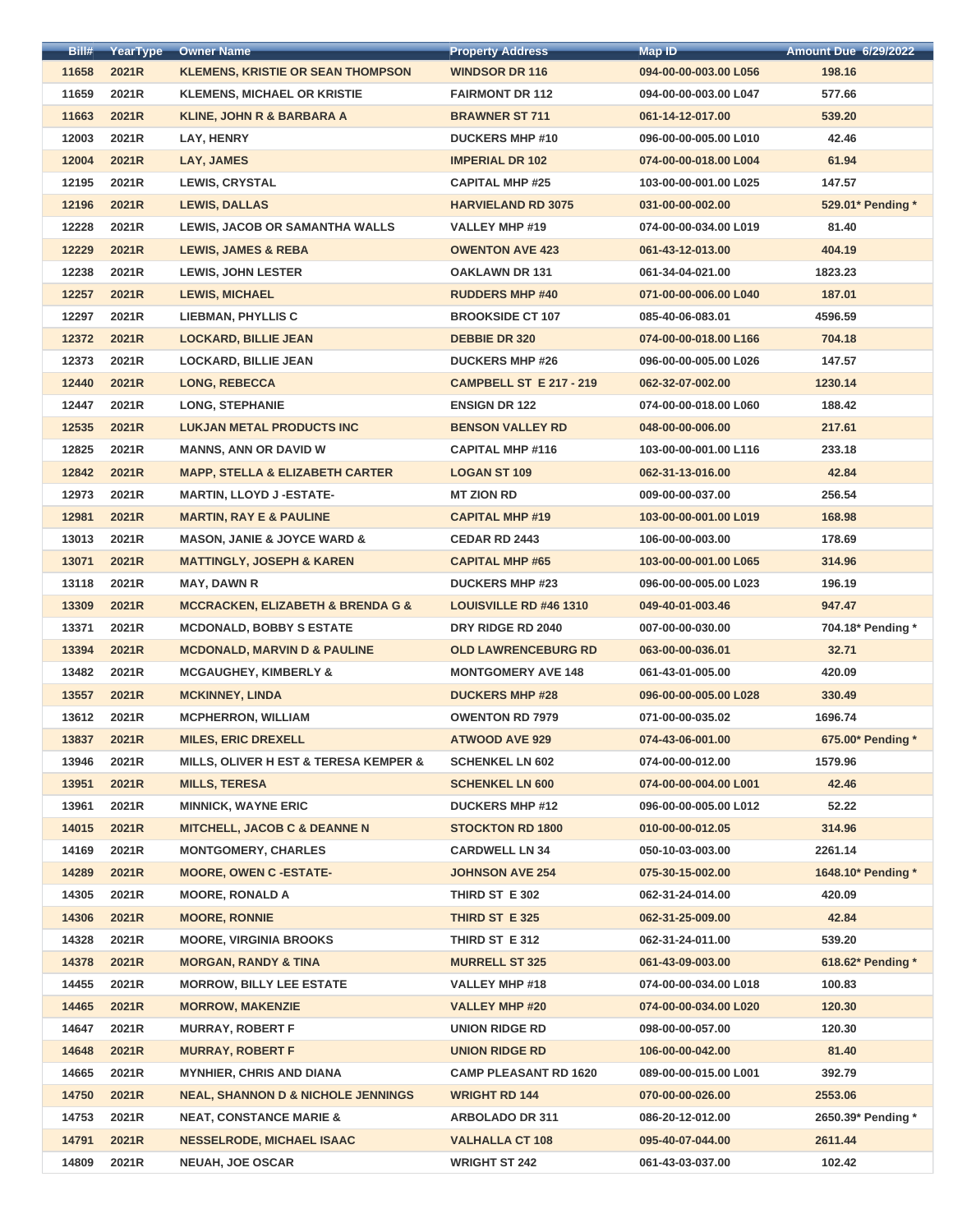| Bill# | YearType | <b>Owner Name</b>                         | <b>Property Address</b>                          | <b>Map ID</b>         | <b>Amount Due 6/29/2022</b> |
|-------|----------|-------------------------------------------|--------------------------------------------------|-----------------------|-----------------------------|
| 14820 | 2021R    | <b>NEW CINGULAR WIRELESS PCS LLC</b>      | <b>GEORGETOWN RD 5343</b>                        | 103-00-00-004.00 T001 | 2553.06                     |
| 14821 | 2021R    | <b>NEW CINGULAR WIRELESS PCS LLC</b>      | <b>US 421 N 5584</b>                             | 032-00-00-009.00 T001 | 1595.22                     |
| 14819 | 2021R    | <b>NEW, CINGULAR WIRELESS PCS</b>         | <b>GEORGETOWN RD</b>                             | 085-00-00-001.01 T001 | 2793.21                     |
| 14883 | 2021R    | <b>NEWTON, CLARK LEANN</b>                | <b>HOCHSTRASSERS MHP #17</b>                     | 003-00-00-005.00 L017 | 509.54                      |
| 14888 | 2021R    | <b>NEWTON, EMMA</b>                       | <b>CAPITAL MHP #56</b>                           | 103-00-00-001.00 L056 | 178.69* Pending *           |
| 15097 | 2021R    | <b>OBANDO, ALVARO</b>                     | <b>MAJORITY CT 107</b>                           | 074-00-00-018.00 L137 | 135.85                      |
| 15229 | 2021R    | <b>ONEAL, BILL</b>                        | DRY RIDGE RD 2050                                | 007-00-00-030.00 L001 | 217.61* Pending *           |
| 15278 | 2021R    | <b>OSBORNE, JULIA ESTATE</b>              | CREEKBEND TRAILER PARK #14 094-00-00-007.00 L014 |                       | 295.47                      |
| 15283 | 2021R    | <b>OSEGUERA, AVA</b>                      | <b>DUCKERS MHP #34</b>                           | 096-00-00-005.00 L034 | 131.98                      |
| 15311 | 2021R    | <b>OWENS, BUDDY</b>                       | <b>WOODLAND AVE 710</b>                          | 062-14-02-008.00      | 1373.09                     |
| 15322 | 2021R    | <b>OWENS, HEIRS?</b>                      | <b>SULPHUR LICK RD</b>                           | 098-00-00-010.00      | 149.63                      |
| 15385 | 2021R    | <b>PAIGE, MATTHEW LEON &amp;</b>          | <b>HENRY ST 209</b>                              | 074-12-10-011.00      | 1190.71                     |
| 15395 | 2021R    | <b>PALMER, BRITTNI OR</b>                 | <b>HOCHSTRASSERS MHP #15</b>                     | 003-00-00-005.00 L015 | 178.69                      |
| 15401 | 2021R    | <b>PALMER, FRANKLIN B &amp; JENIE SUE</b> | <b>ISAAC SHELBY CIR W 722</b>                    | 086-30-15-020.00      | 3088.28                     |
| 15627 | 2021R    | <b>PATYS, LISA M &amp; SHERRY L</b>       | <b>FOURTH ST E 223</b>                           | 062-31-20-002.01      | 37.28                       |
| 15674 | 2021R    | <b>PAYNTER, SUE L</b>                     | <b>GEORGETOWN RD</b>                             | 103-00-00-024.00      | 898.56                      |
| 15675 | 2021R    | <b>PAYNTER, SUE L</b>                     | <b>BRADLEY ST 719</b>                            | 074-41-05-023.00      | 1093.43                     |
| 15676 | 2021R    | <b>PAYNTER, SUE L &amp; THOMAS R</b>      | <b>BRADLEY ST 708</b>                            | 074-41-05-031.00      | 606.86                      |
| 15677 | 2021R    | <b>PAYNTER, THOMAS R</b>                  | <b>BELL LN 124-3</b>                             | 072-30-01-005.03      | 509.54                      |
| 15678 | 2021R    | <b>PAYNTER, THOMAS R</b>                  | <b>BELL LN 124-1</b>                             | 072-30-01-005.01      | 509.54                      |
| 15679 | 2021R    | <b>PAYNTER, THOMAS R</b>                  | <b>BELL LN 124-5</b>                             |                       | 509.54                      |
|       |          |                                           |                                                  | 072-30-01-005.05      |                             |
| 15681 | 2021R    | <b>PAYNTER, THOMAS R</b>                  | <b>BELL LN 124-6</b>                             | 072-30-01-005.06      | 509.54                      |
| 15792 | 2021R    | <b>PEFFER, HAROLD</b>                     | <b>FOUR OAKS MHP #25</b>                         | 036-00-00-012.00 L025 | 61.94                       |
| 15796 | 2021R    | PEIFFER, HAROLD M                         | <b>FOUR OAKS MHP #23</b>                         | 036-00-00-012.00 L023 | 151.43                      |
| 15821 | 2021R    | PENN, ASHLEY N & DARRYL W PENN JR         | <b>US 421 NORTH 3755</b>                         | 047-00-00-034.00      | 168.98                      |
| 15834 | 2021R    | <b>PENN, JESSE LEE</b>                    | <b>BENSON AVE 726</b>                            | 061-23-04-033.00      | 364.49                      |
| 15835 | 2021R    | <b>PENN, JESSE LEE</b>                    | <b>BENSON AVE 712 - 714</b>                      | 061-23-04-028.00      | 404.19                      |
| 15837 | 2021R    | <b>PENN, JESSE LEE</b>                    | <b>BENSON AVE 716</b>                            | 061-23-04-029.00      | 435.97                      |
| 15963 | 2021R    | <b>PERKINS, SABRINA M</b>                 | <b>CAPITAL MHP #21</b>                           | 103-00-00-001.00 L021 | 122.25                      |
| 15989 | 2021R    | <b>PERRY, JANICE S</b>                    | <b>CAPITAL MHP #38</b>                           | 103-00-00-001.00 L038 | 244.86                      |
| 16085 | 2021R    | <b>PHELPS, PATRICIA E</b>                 | PEA RIDGE RD 3426                                | 023-00-00-045.00      | 704.18                      |
| 16089 | 2021R    | PHILLIP, JEFFREY BLAINE                   | <b>SUBURBAN MHP #27</b>                          | 051-00-00-018.00 L027 | 139.78                      |
| 16118 | 2021R    | PHILLIPS, MICHAEL C & VICKY M             | <b>CHERRY LN 203</b>                             | 038-20-03-009.00      | 1181.00* Pending *          |
| 16137 | 2021R    | PHYLLIS, WHEATLEY INC -THE-               | THIRD ST E 315                                   | 062-31-25-004.00      | 38.88                       |
| 16142 | 2021R    | <b>PICKETT, ANGIE</b>                     | <b>KENTUCKY AVE 840</b>                          | 061-14-13-005.00      | 300.96                      |
| 16145 | 2021R    | <b>PICKETT, ANGIE</b>                     | <b>KENTUCKY AVE 842</b>                          | 061-14-13-004.00      | 300.96                      |
| 16309 | 2021R    | <b>POSITIVE GROWTH LLC</b>                | <b>HOLMES ST 353</b>                             | 061-43-11-009.00      | 761.57                      |
| 16310 | 2021R    | <b>POSITIVE GROWTH LLC</b>                | <b>JACKSON DR 147</b>                            | 074-44-07-001.00      | 1599.43                     |
| 16503 | 2021R    | <b>PURVIS, JANICE &amp; TOMMY</b>         | <b>FOUR OAKS MHP #29</b>                         | 036-00-00-012.00 L029 | 276.00                      |
| 16512 | 2021R    | <b>PURVIS, TOMMY</b>                      | <b>HOLMES ST 515</b>                             | 074-21-03-012.00      | 801.47* Pending *           |
| 16709 | 2021R    | <b>RAMOS, ROBERTO &amp; TAMMY</b>         | <b>CAPITAL MHP #77</b>                           | 103-00-00-001.00 L077 | 412.25                      |
| 16742 | 2021R    | <b>RANSDELL, ALENE P</b>                  | <b>HOPI TRL 559</b>                              | 084-20-08-020.00      | 1871.91                     |
| 16766 | 2021R    | <b>RATLIFF, BILLY</b>                     | <b>OLD US 60 190</b>                             | 012-00-00-126.01      | 100.83                      |
| 16795 | 2021R    | <b>RAWLINS, EDITH</b>                     | <b>GOOSE CREEK RD 190</b>                        | 018-00-00-010.01      | 353.83* Pending *           |
| 16992 | 2021R    | <b>REED, FRANKIE</b>                      | <b>COMMODORE DR 110</b>                          | 074-00-00-018.00 L090 | 264.57                      |
| 16998 | 2021R    | <b>REED, PHILLIP E JR &amp; SHIRLEY</b>   | <b>ELIZABETH ST 106</b>                          | 085-21-05-002.00      | 996.10* Pending *           |
| 17108 | 2021R    | <b>REYNOLDS, BRADLEY E</b>                | <b>FOURTH ST E 123 - 125</b>                     | 062-31-12-003.00      | 1095.13                     |
| 17220 | 2021R    | <b>RICHARD, LEON</b>                      | <b>SKYVIEW DR 112</b>                            | 048-40-05-055.00      | 2066.50                     |
| 17225 | 2021R    | <b>RICHARDS, JANICE L</b>                 | <b>COLONIAL TRACE 900</b>                        | 074-30-01-010.00      | 3195.32                     |
| 17245 | 2021R    | <b>RICHERSON, GREG &amp; JANICE</b>       | OLD SHEEP PEN RD 85                              | 011-00-00-012.00 L002 | 145.64                      |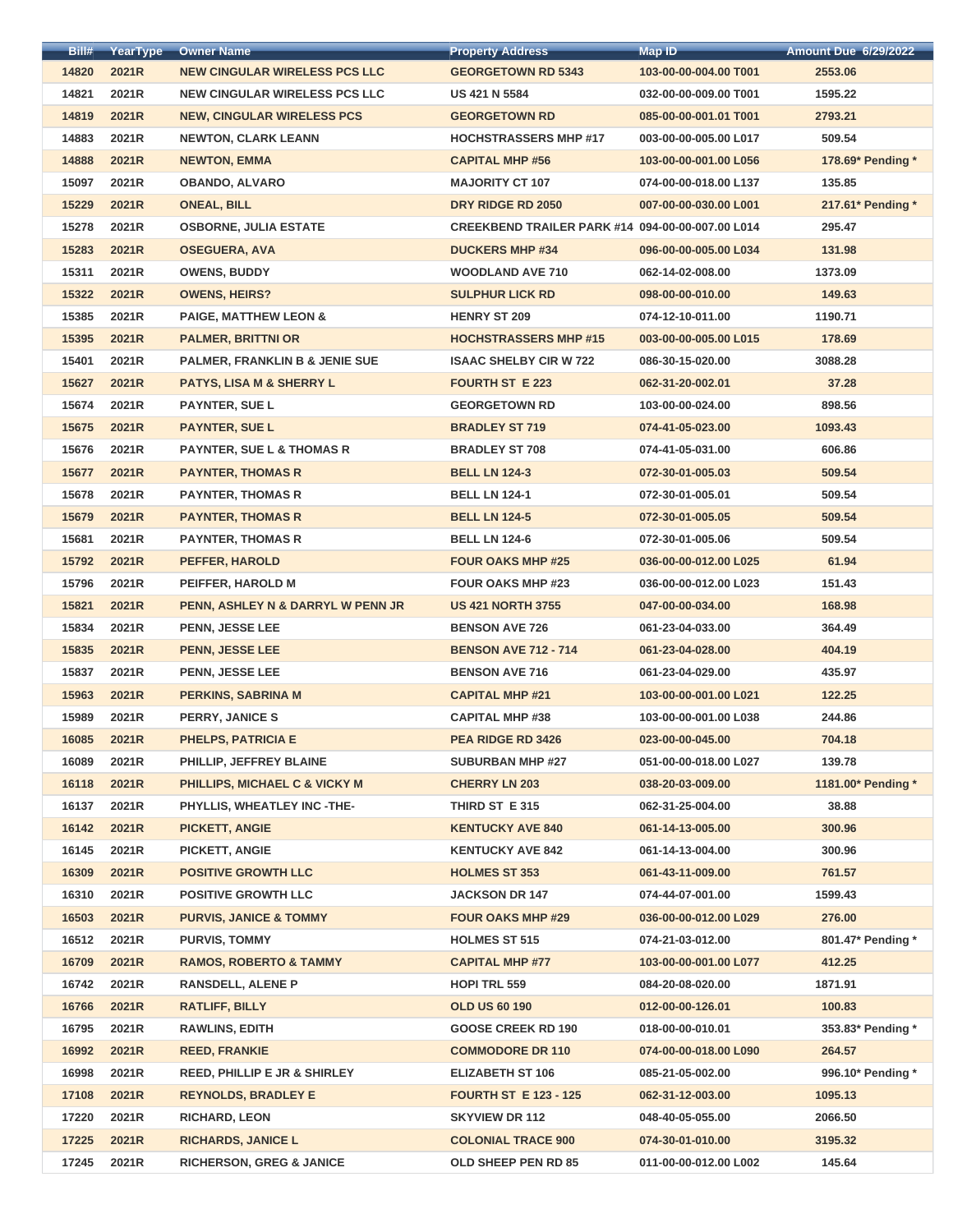| Bill# | YearType       | <b>Owner Name</b>                                                | <b>Property Address</b>          | <b>Map ID</b>         | <b>Amount Due 6/29/2022</b> |
|-------|----------------|------------------------------------------------------------------|----------------------------------|-----------------------|-----------------------------|
| 17285 | 2021R          | <b>RIDDLE, JAMIE L</b>                                           | <b>CAPITAL MHP #60</b>           | 103-00-00-001.00 L060 | 264.34                      |
| 17418 | 2021R          | <b>ROARK, JANET</b>                                              | <b>SENATE DR 325</b>             | 075-30-05-003.00      | 1774.57                     |
| 17442 | 2021R          | <b>ROBERTS, CHRIS</b>                                            | <b>DUCKERS MHP #21</b>           | 096-00-00-005.00 L021 | 126.14                      |
| 17529 | 2021R          | <b>ROBERTSON, GILBERT</b>                                        | <b>MCDONALD FERRY RD</b>         | 055-00-00-016.01      | 314.96                      |
| 17790 | 2021R          | <b>ROSE, JUSTIN L</b>                                            | <b>LOUISVILLE RD 3065</b>        | 024-00-00-050.00      | 2163.83                     |
| 17875 | 2021R          | <b>RUBLE ENTERPRISES INC</b>                                     | <b>BENSON VALLEY RD 1517</b>     | 048-00-00-027.05      | 3234.23                     |
| 17888 | 2021R          | <b>RUCKER, GLENN &amp; KRISTY</b>                                | <b>OWENTON RD 10203</b>          | 070-40-01-001.00      | 1813.50                     |
| 18072 | 2021R          | <b>SAMS, MARY -ETAL-</b>                                         | <b>DEBBIE DR 300</b>             | 074-00-00-018.00 L156 | 149.49                      |
| 18133 | 2021R          | <b>SANFORD, DAVID GLEN</b>                                       | <b>ST JOHNS RD 4223</b>          | 008-00-00-021.00      | 2647.75                     |
| 18134 | 2021R          | <b>SANFORD, DAVID GLEN</b>                                       | <b>ST JOHNS RD</b>               | 008-00-00-021.01      | 1416.72                     |
| 18210 | 2021R          | <b>SCHELL, MAVIS</b>                                             | <b>FLAT CREEK RD 3420</b>        | 045-00-00-008.02      | 314.96                      |
| 18270 | 2021R          | <b>SCHULKERS, DAN</b>                                            | <b>PHILLIPS ST 111</b>           | 074-12-13-011.00      | 217.61                      |
| 18318 | 2021R          | <b>SCROGHAM, SHARON</b>                                          | <b>UNION RIDGE RD 3715</b>       | 098-00-00-002.01      | 1482.67                     |
| 18336 | 2021R          | <b>SEARS, HELEN</b>                                              | <b>CAPITAL MHP #23</b>           | 103-00-00-001.00 L023 | 276.00                      |
| 18515 | 2021R          | <b>SHAUNTEE, KENNETH B &amp; MAGDALUM C REED COLLEGE PARK DR</b> |                                  | 075-30-01-003.03      | 159.23                      |
| 18570 | 2021R          | <b>SHELTON, DAVID BRETT</b>                                      | <b>MAN-O-WAR DR 1003</b>         | 085-50-03-065.00      | 4693.88                     |
| 18609 | 2021R          | <b>SHERK, KATHY</b>                                              | <b>CAPITAL MHP #62</b>           | 103-00-00-001.00 L062 | 174.79                      |
| 18657 | 2021R          | <b>SHOPE, REBECCA</b>                                            | <b>ADAMS LN 109</b>              | 038-00-00-035.00 L001 | 42.46                       |
| 18684 | 2021R          | <b>SHOWALTER, DE</b>                                             | <b>ROCKLAND CT</b>               | 062-00-00-021.00      | 33.32                       |
| 18740 | 2021R          | <b>SIMPSON, DOROTHY JEAN &amp;</b>                               | <b>GARDEN POINT DR 393</b>       | 050-10-10-014.00      | 1862.14                     |
| 18746 | 2021R          | <b>SIMPSON, FRANK F ESTATE</b>                                   | <b>TAYLOR AVE 621</b>            | 062-13-01-002.00      | 38.88                       |
| 18772 | 2021R          | <b>SIMPSON, TIMOTHY &amp; KAYLA COUBERT</b>                      | <b>VALLEY MHP #27</b>            | 074-00-00-034.00 L027 | 61.94                       |
| 18793 | 2021R          | <b>SINGH, LAKHBIR</b>                                            | <b>EVERGREEN RD 2842</b>         | 037-40-09-006.00      | 3234.23                     |
| 18796 | 2021R          | SINGLETON, DELLA OR SAMUAL                                       | <b>ENSIGN DR 108</b>             | 074-00-00-018.00 L053 | 61.94                       |
| 18804 | 2021R          | <b>SINKHORN, FAMILY DYNASTY TRUST</b>                            | <b>GEORGETOWN RD 5343</b>        | 103-00-00-004.00      | 1740.40                     |
| 18860 | 2021P          | SKY 20 LLC                                                       | 238 W MAIN ST                    |                       | 155.19                      |
| 19048 | 2021R          | <b>SMITH, ALICIA &amp; JAMES</b>                                 | <b>CANYON OAKS DR 113</b>        | 095-40-11-013.00      | 2825.53                     |
| 19063 | 2021R          | <b>SMITH, ANTHONY WAYNE</b>                                      | <b>WALLACE AVE 139 - 141</b>     | 061-44-01-005.00      | 372.43* Pending *           |
| 19306 | 2021R          | <b>SMITH, SIDRICK &amp; MALAIKA WILLIAMS</b>                     | <b>SWIGERT AVE 401</b>           | 074-11-04-004.00      | 1482.67* Pending *          |
| 19326 | 2021R          | <b>SMITH, TERRY &amp; ELIZABETH</b>                              | <b>CREEKBEND TRAILER PARK #8</b> | 094-00-00-007.00 L008 | 295.47                      |
| 19329 | 2021R          |                                                                  | <b>CAPITAL MHP #15</b>           |                       | 192.33                      |
|       | 2021R          | <b>SMITH, TINA ANN</b>                                           | <b>CAPITAL MHP #213</b>          | 103-00-00-001.00 L015 |                             |
| 19471 |                | <b>SONS, LARRY</b><br>SOUTHERN ACQUISITIONS LLC                  |                                  | 103-00-00-001.00 L213 | 108.64                      |
| 19496 | 2021R          |                                                                  | <b>CONWAY ST 313</b>             | 062-13-13-025.00      | 735.74                      |
| 19519 | 2021R          | SOWARDS, CAROL OR ALICE PAYNE                                    | <b>IMPERIAL DR 105</b>           | 074-00-00-018.00 L005 | 61.94                       |
| 19572 | 2021R<br>2021R | <b>SPAULDING, MAURICE</b>                                        | <b>HOGE AVE 802</b>              | 061-43-01-001.00      | 563.03                      |
| 19777 |                | STELLER, NICHOLAS LAMONT & JESSICA L                             | <b>SHELBY ST 303</b>             | 062-31-05-016.00      | 1412.78* Pending *          |
| 19889 | 2021R          | <b>STIGALL BROTHERS INC</b>                                      | <b>HOLMES ST 765</b>             | 074-14-04-008.00      | 2650.39* Pending *          |
| 19923 | 2021R          | <b>STIVERS, LINDA GALE PICKETT</b>                               | <b>HANLEY LN 1011</b>            | 087-00-00-017.00      | 2844.97* Pending *          |
| 20107 | 2021R          | <b>SUDDUTH, GLEN MASON</b>                                       | <b>PINEHURST DR 114</b>          | 049-40-02-025.00      | 2115.18* Pending *          |
| 20138 | 2021R          | SULLIVAN, HARRY C-EST-                                           | FIRST AVE 810                    | 074-12-16-007.00      | 412.25                      |
| 20151 | 2021R          | SULLIVAN, STEPHEN DOUGLAS - ESTATE-                              | <b>SUNSET DR 147</b>             | 086-10-02-026.00      | 1677.26* Pending *          |
| 20228 | 2021R          | <b>SUTTON, BENETA M</b>                                          | <b>TAYLOR AVE 901</b>            | 061-20-08-002.00      | 1174.53                     |
| 20240 | 2021R          | <b>SUTTON, TERRY</b>                                             | <b>CLIFFSIDE DR -REAR-</b>       | 063-00-00-002.00      | 91.15                       |
| 20241 | 2021R          | <b>SUTTON, TERRY L</b>                                           | <b>EAST-WEST CONNECTOR</b>       | 063-00-00-001.00      | 363.38                      |
| 20242 | 2021R          | <b>SUTTON, TERRY L</b>                                           | <b>BLADE AVE 653</b>             | 063-10-04-007.00      | 490.09                      |
| 20243 | 2021R          | <b>SUTTON, TERRY L</b>                                           | <b>BENSON VALLEY RD 1490</b>     | 048-00-00-008.00      | 543.40                      |
| 20253 | 2021R          | <b>SWANAGAN, DOROTHY -ESTATE-</b>                                | <b>OWENTON AVE 438</b>           | 061-43-03-001.00      | 42.84                       |
| 20338 | 2021R          | <b>TABOR, JOHN GREGORY &amp; KATHY ANN</b>                       | <b>WILLIS AVE 131 1/2</b>        | 085-22-08-002.00      | 217.61                      |
| 20359 | 2021R          | <b>TACKETT PROPERTIES LLC</b>                                    | <b>CLINE ST 711</b>              | 061-14-08-009.00      | 618.62                      |
| 20447 | 2021R          | <b>TALLEY, DAVID</b>                                             | RINGO AVE 118                    | 085-22-05-009.00      | 1256.88                     |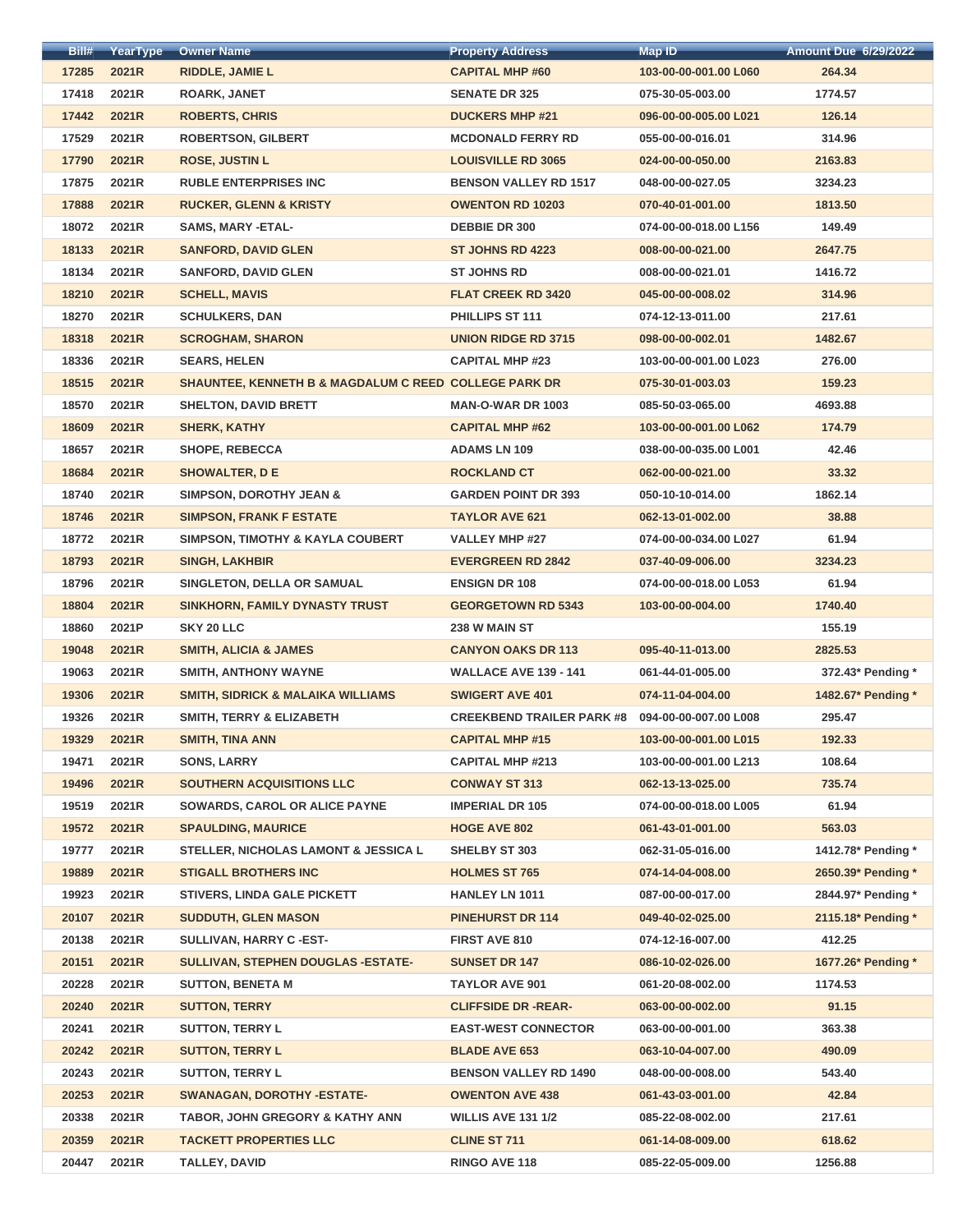| Bill#          | YearType | <b>Owner Name</b>                       | <b>Property Address</b>       | <b>Map ID</b>                        | <b>Amount Due 6/29/2022</b> |
|----------------|----------|-----------------------------------------|-------------------------------|--------------------------------------|-----------------------------|
| 20449          | 2021R    | <b>TALLEY, DAVID G</b>                  | <b>RINGO AVE 116</b>          | 085-22-05-010.00                     | 1628.60                     |
| 20450          | 2021R    | <b>TALLEY, DAVID G</b>                  | <b>RANCHO DR</b>              | 074-44-03-001.00                     | 353.83                      |
| 20459          | 2021R    | <b>TALSON, CARL V JR ESTATE</b>         | <b>BRAWNER ST 716</b>         | 061-14-09-006.00                     | 499.49                      |
| 20474          | 2021R    | TAPP, CARRISS FLORA OR RAY EVANS        | <b>HOCHSTRASSERS MHP #10</b>  | 003-00-00-005.00 L010                | 188.42                      |
| 20482          | 2021R    | <b>TATE, DUSTIN</b>                     | <b>SCHOFIELD LN 1178</b>      | 038-00-00-034.00 L002                | 606.86                      |
| 20487          | 2021R    | TATE, PAMELA                            | <b>CAPITAL MHP #123</b>       | 103-00-00-001.00 L123                | 217.61                      |
| 20499          | 2021R    | <b>TAULBEE, LES</b>                     | <b>SULPHUR LICK RD 3326</b>   | 098-00-00-012.00 L001                | 100.83                      |
| 20503          | 2021R    | TAX EASE LIEN INVESTMENTS 1 LLC         | THIRD ST E 314                | 062-31-24-010.00                     | 380.37                      |
| 20554          | 2021R    | <b>TAYLOR, KENNETH -TRUSTEE-</b>        | <b>HOLMES ST 440</b>          | 061-43-14-004.00                     | 42.84                       |
| 20759          | 2021R    | THOMAS, CLARENCE - ESTATE-              | <b>ENSIGN DR 101</b>          | 074-00-00-018.00 L046                | 186.49                      |
| 20808          | 2021R    | <b>THOMPSON, CARL G</b>                 | <b>MAIN ST E 137 - 139</b>    | 061-42-13-005.00                     | 523.34                      |
| 20849          | 2021R    | <b>THOMPSON, LORA</b>                   | <b>CAPITAL MHP #26</b>        | 103-00-00-001.00 L026                | 217.61                      |
| 20906          | 2021R    | THOU, KINGDOM COME MINISTRIES CHURCH    | <b>LEESTOWN RD</b>            | 095-00-00-016.01                     | 3915.40                     |
| 20941          | 2021R    | <b>TIERNEY, DENNIS J</b>                | <b>GLENNS CREEK RD</b>        | 076-00-00-009.00                     | 61.94                       |
| 21063          | 2021R    | <b>TOMPKINS, CONNIE S</b>               | <b>APPOMATTOX DR 93</b>       | 072-20-04-004.00                     | 2163.83                     |
| 21132          | 2021R    | <b>TRACY, KIM</b>                       | <b>STEELE BRANCH RD 3311</b>  | 070-00-00-002.00 L002                | 91.15                       |
| 21285          | 2021R    | <b>TROXELL, LORENA M-ESTATE-</b>        | <b>HOLMES ST 542</b>          | 074-21-01-016.00                     | 898.78                      |
| 21287          | 2021R    | <b>TRP PROPERTIES</b>                   | <b>DOGWOOD LN 2</b>           | 062-14-01-031.00                     | 1333.37                     |
| 21395          | 2021R    | <b>TURNER, LUCY -ESTATE-</b>            | <b>ATWOOD AVE</b>             | 074-00-00-022.00                     | 139.78                      |
| 21582          | 2021R    | <b>VANOY, CHARLES</b>                   | <b>REDMAN DR 209</b>          | 094-00-00-003.00 L012                | 52.22                       |
| 21600          | 2021R    | <b>VASQUEZ, RAFAEL</b>                  | <b>WALLACE AVE 362</b>        | 061-43-12-021.00                     | 499.49                      |
|                | 2021R    | <b>VRUDDHI LLC</b>                      | <b>OLD STATION RD 299</b>     |                                      |                             |
| 21760<br>21858 | 2021R    |                                         | <b>CLOVER DR 708</b>          | 050-10-30-018.01<br>050-30-09-003.00 | 509.54<br>1969.19           |
|                |          | <b>WALDNER, THUSNELDA M</b>             | <b>ST JOHNS RD</b>            |                                      |                             |
| 21932          | 2021R    | <b>WALLS, ZAKARY &amp; SAMANTHA</b>     |                               | 033-00-00-024.00                     | 100.83                      |
| 21933          | 2021R    | <b>WALLS, ZAKARY &amp; SAMANTHA</b>     | <b>ST JOHNS RD 2400</b>       | 033-00-00-025.00                     | 1443.73                     |
| 21970          | 2021R    | <b>WARD, RACHEL DORIS -ESTATE-</b>      | <b>BLUEBIRD LN 314</b>        | 086-10-11-004.00                     | 1579.96                     |
| 21996          | 2021R    | <b>WARFIELD, TERRY L &amp; CONNIE M</b> | <b>WILKINSON ST 103 - 105</b> | 061-24-06-002.00                     | 777.46                      |
| 22003          | 2021R    | <b>WARMAN, WILLIAM E</b>                | <b>CLAYTON DR 102</b>         | 094-00-00-003.00 L035                | 215.69                      |
| 22016          | 2021R    | <b>WARREN, ALEXANDER M &amp; BETTY</b>  | <b>HARP PIKE</b>              | 028-00-00-007.00                     | 42.46                       |
| 22076          | 2021R    | <b>WATSON, MARY BELLE</b>               | <b>MURRAY ST 310 - 312</b>    | 062-31-19-008.00                     | 62.70                       |
| 22118          | 2021R    | <b>WEAVER, CHUCK</b>                    | <b>OLD US 60 1780</b>         | 003-00-00-002.00                     | 1482.67* Pending *          |
| 22134          | 2021R    | <b>WEBB, ELOISE N</b>                   | <b>ROBERTS ST 506</b>         | 062-13-06-024.00                     | 535.22                      |
| 22293          | 2021R    | <b>WENTWORTH, RICKY</b>                 | <b>ANN ST 514</b>             | 061-42-02-005.00                     | 1571.62                     |
| 22312          | 2021R    | <b>WEST, JAMES LEE</b>                  | <b>SPRINGHILL RD 140</b>      | 062-30-06-001.00                     | 606.86                      |
| 22363          | 2021R    | <b>WHATS NEXT ENTERPRISE LLC</b>        | <b>LETCHER AVE 932</b>        | 074-11-04-009.00                     | 1346.43                     |
| 22414          | 2021R    | <b>WHITAKER, RODNEY</b>                 | <b>KENTUCKY AVE</b>           | 061-23-06-011.00                     | 35.69                       |
| 22415          | 2021R    | <b>WHITAKER, RODNEY B</b>               | <b>KENTUCKY AVE 605</b>       | 061-23-06-003.00                     | 221.54                      |
| 22417          | 2021R    | <b>WHITAKER, RODNEY B JR</b>            | <b>CLINE ST 680</b>           | 061-20-07-002.00                     | 221.54                      |
| 22418          | 2021R    | <b>WHITAKER, RODNEY B JR</b>            | <b>KENTUCKY AVE 603</b>       | 061-23-06-002.00                     | 251.71                      |
| 22419          | 2021R    | <b>WHITAKER, RODNEY B JR</b>            | <b>KENTUCKY AVE 607</b>       | 061-23-06-004.00                     | 102.42                      |
| 22420          | 2021R    | <b>WHITAKER, RODNEY B JR</b>            | <b>KENTUCKY AVE 609</b>       | 061-23-06-004.01                     | 102.42                      |
| 22421          | 2021R    | <b>WHITAKER, RODNEY B JR</b>            | <b>KENTUCKY AVE 625</b>       | 061-23-06-005.01                     | 102.42                      |
| 22422          | 2021R    | <b>WHITAKER, RODNEY B JR</b>            | <b>KENTUCKY AVE 627</b>       | 061-23-06-006.00                     | 102.42                      |
| 22423          | 2021R    | <b>WHITAKER, RODNEY B JR</b>            | <b>KENTUCKY AVE 629</b>       | 061-23-06-006.01                     | 102.42                      |
| 22424          | 2021R    | <b>WHITAKER, RODNEY B JR</b>            | <b>KENTUCKY AVE 631</b>       | 061-23-06-007.00                     | 102.42                      |
| 22453          | 2021R    | WHITE, FREDDIE D III & TIMBERLY         | <b>LUCAS LN 4170</b>          | 100-00-00-001.02                     | 159.23                      |
| 22592          | 2021R    | <b>WILCOX, ESMERALDA KATHERINE</b>      | FIFTH AVE 932                 | 074-11-01-010.00                     | 1482.67                     |
| 22640          | 2021R    | <b>WILHOITE, GYPSY-EST-</b>             | LIME ST S 602                 | 074-21-05-014.00                     | 606.86                      |
| 22722          | 2021R    | <b>WILLIAMS, DANIEL &amp; CAROLYN</b>   | <b>DUCKERS MHP #39</b>        | 096-00-00-005.00 L039                | 217.61                      |
| 22724          | 2021R    | <b>WILLIAMS, DEBBIE</b>                 | <b>GRANDVIEW DR 215</b>       | 085-21-07-006.00                     | 1404.80                     |